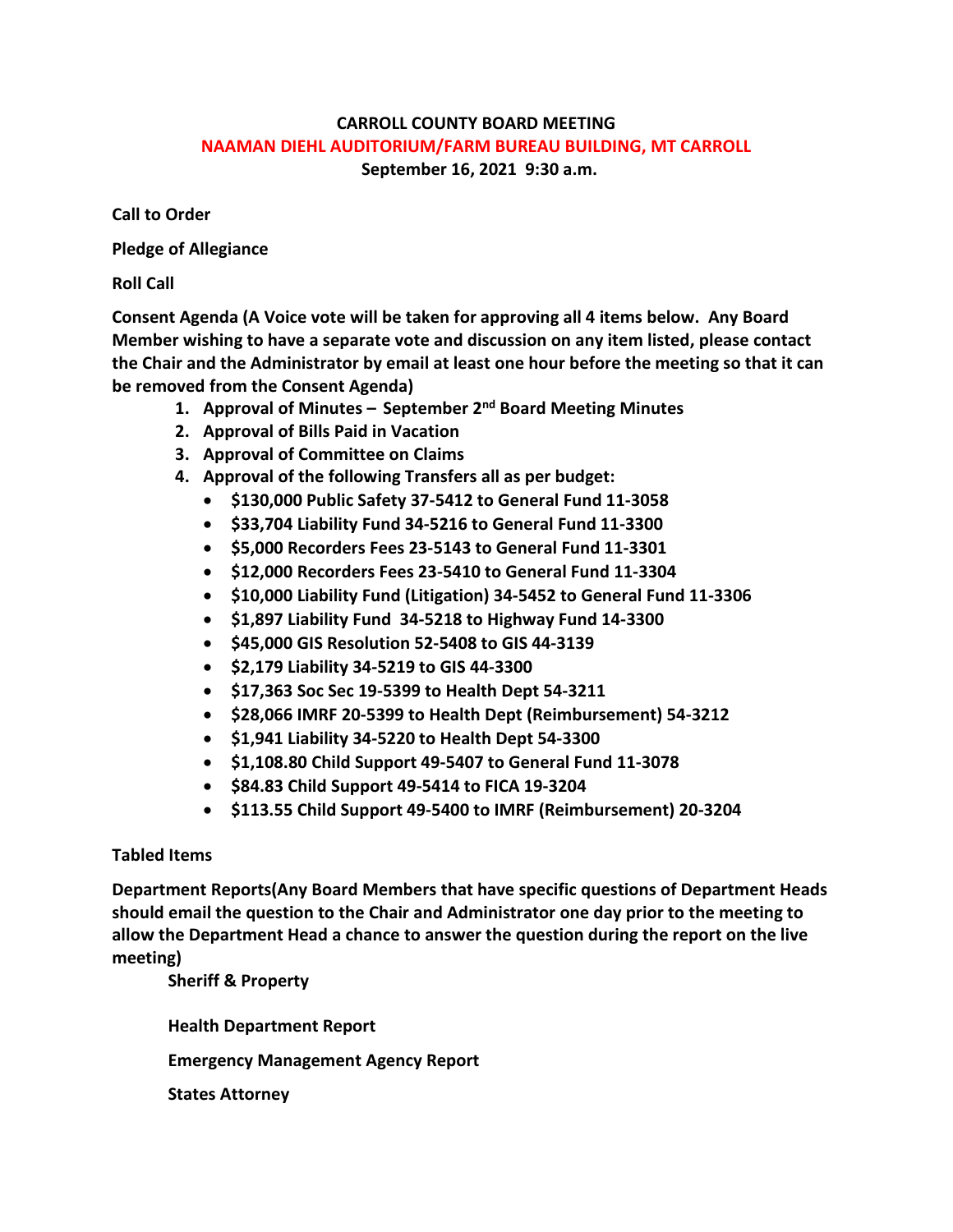**Treasurer**

**Circuit Clerk**

**Probation**

**Assessor**

**County Clerk & Recorder**

**Animal Control**

**Highway**

**GIS**

**Zoning**

**Zoning Board of Appeals**

- **1. Special Use Guest Home 21-LC-500**
- **2. Special Use Guest Home 21-12-500**

**Other Departments**

**Affiliate and Liaison Reports (Email Chair and Administrator one day prior to meeting if a Board Member or Affiliate has a voice report to add to any written report)**

**LRA – Mr. Paul Hartman**

**CEDS – Mr. Imel**

**UCCI – Mr. Payette**

**911 – Mr. Robert Hartman**

**VAC – Mr. Paul Hartman**

**Senior Services – Mr. Imel**

**Hotel/Motel – Ms. Anderson**

**Tri-County Opportunities Council – Mr. Preston**

**708 Board**

**Extension**

**Old Business**

**1. Budget Presentations and Discussion**